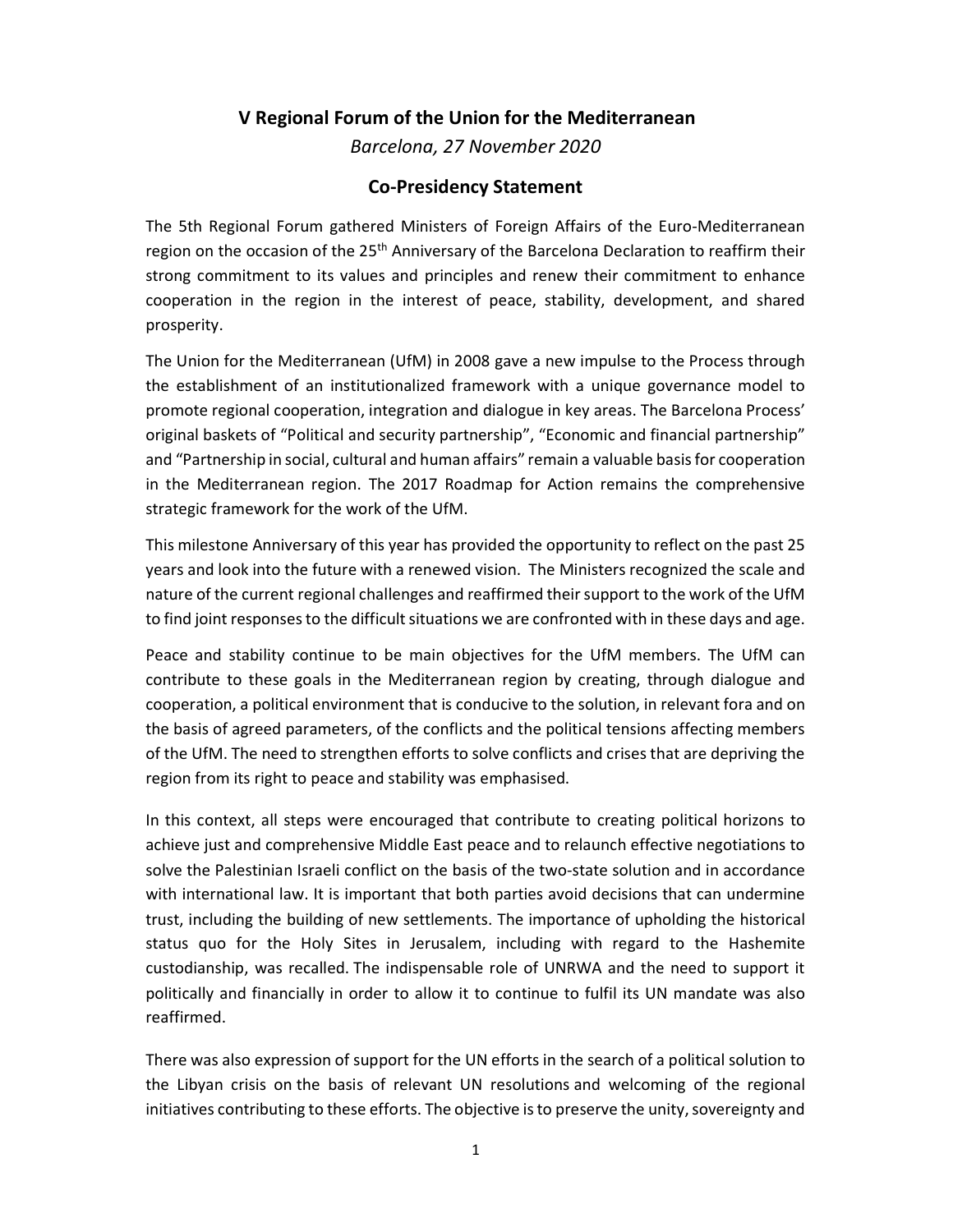territorial integrity of Libya, to stop all foreign interference and achieve national reconciliation, sustainable peace and stability. In this regard, recent progress within the framework of the Joint Security Commission and the Libyan Political Dialogue Forum is encouraging and welcome.

The need to find a political solution to the Syrian crisis that preserves the territorial integrity of the country, restores peace and stability, and creates conditions for the safe, voluntary and dignified return of refugees, in accordance with UNSC resolution 2254, was also emphasised. Full support was expressed for United Nations Special Envoy Geir Pedersen and his efforts to facilitate progress within the Syrian-led Constitutional Committee under UN auspices. There were calls on all parties to engage in good faith in its work, and welcomed the convening of the fourth round in Geneva on 30 November 2020.

Concern is also high about the multiple consequences of the COVID-19 pandemic. There is therefore general agreement on the need to intensify our efforts to contain the pandemic by strengthening cooperation on research and innovation, and exchanging information and scientific knowledge, notably with a view to ensure a global access to vaccines as well as to mitigate the impact on economic growth, employment and social cohesion. It is important to show solidarity and mobilize resources and capacities towards a sustainable post-pandemic recovery paving the way for the creation of more resilient societies and economies in the region.

This year's Regional Forum highlighted the role that the civil society has been playing over 25 years of Euro-Mediterranean partnership. In this respect, the Anna Lindh Foundation, the only Euro-Mediterranean organisation gathering civil society actors of the whole Mediterranean Basin, is playing an important role for the promotion of intercultural dialogue. The Parliamentary Assembly of the UfM and ARLEM also have to continue to play their role respectively to reinforce inter-parliamentary cooperation and to amplify the voices of local and regional authorities and to promote the territorialisation of the Euro-Mediterranean sectoral policies.

Citizens of the region are increasingly exposed to large-scale disinformation, including misleading, and outright false information. It is important to raise awareness and enhance cooperation with relevant stakeholders in this field, including industry and online platforms, to fight disinformation and improve tolerance and strategic communication. Ministers also stressed the importance of fighting against terrorism, extremism and the culture of hate that seeks to divide us, and expressed solidarity against all acts feeding hatred. Ministers called for additional efforts in combating negative stereotyping, intolerance, culture of hate, stigmatization, discrimination and use of violence based on religion or belief and promote instead harmony and respect for the other.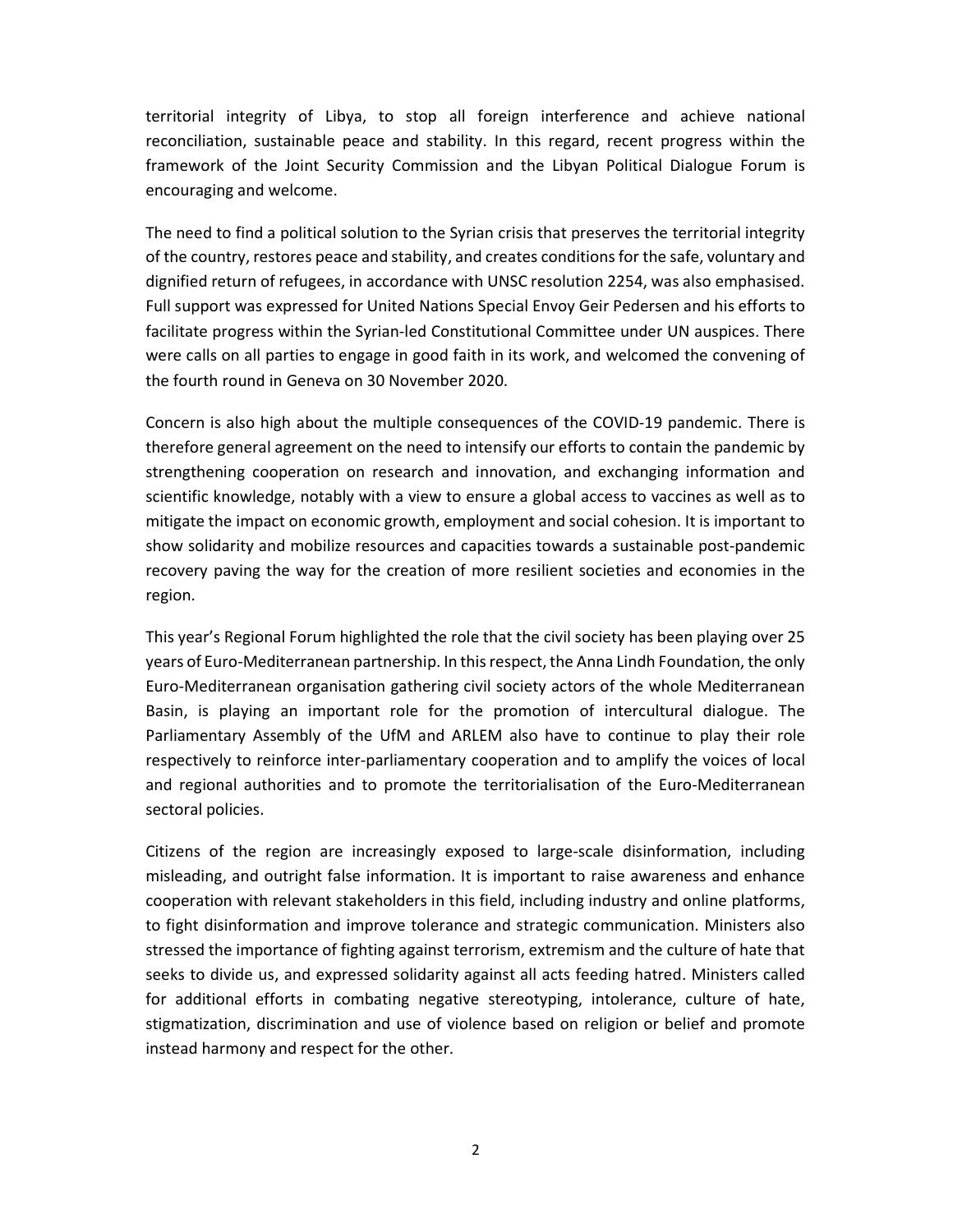Building on the experience of the past 25 years, the Ministers have recognised the need to prioritise the areas of action where the UfM can play a crucial role and provide for a comparative advantages and agreed to focus the UfM's work in the coming years on the following specific areas:

1. Environmental and climate action:

We need to step up our efforts to tackle root causes of climate change promoting sustainable, green, low-carbon and circular resource-efficient economies, and reverse the dramatic loss of biodiversity in the Mediterranean region. Therefore, we welcomed the initiative for an Action plan to make the Mediterranean a model sea by 2030 to be launched at the One Planet Summit.

2. Sustainable and inclusive economic and human development:

Fragmentation in the region has grown in the past year and the gap has been increasing between the countries in the Northern and the Southern shores. Efforts must be focused on the crucial employment challenges, mainly for young people, as well as on the important issue of investment, in order to tackle the very important challenges in this specific domain. We need to tap on the important human capital and the vast natural resources of our region to deploy its full potential. We need to increase trade exchanges, which will be key for the future of our countries, especially now that the COVID-19 pandemic has harshly hit us. Blue economy can also be an important driver as it has the capacity to encompass growth and sustainability in the Mediterranean basin. Thus, the UfM will intensify regional dialogue in this area and organise a 2nd UfM Ministerial on Blue Economy in Malta in 2021.

3. Social inclusiveness and equality as an essential element in the socio-economic development of the region:

In this regard, the importance to fully involve the younger generations, to empower women and promote gender equality, in terms of rights and opportunities, and to create space for civil society were particularly stressed.

4. Digital transformation:

Digitalisation is a crucial vehicle towards a smart, innovative and sustainable economic development, which will also facilitate trade interlinkages in the region and could become an essential tool to tackle youth unemployment.

5. Civil Protection:

The UfM Platform on Civil Protection should play a key role in the discussion of the common challenges and the concrete actions to develop within the Civil Protection Action Plan for strengthened Euro-Mediterranean cooperation on prevention campaigns, emergency response and crisis management.